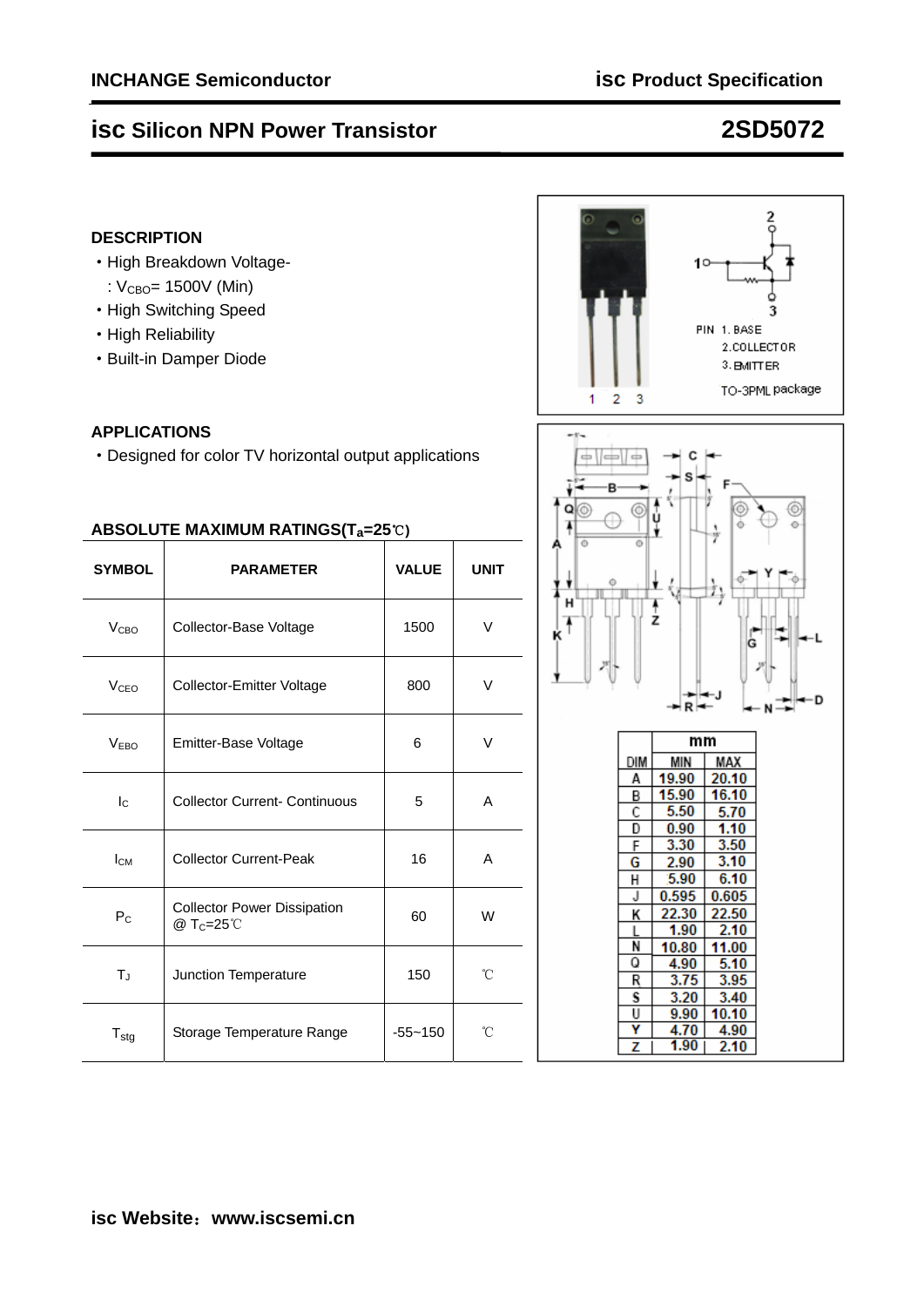## **isc Silicon NPN Power Transistor 2SD5072**

### **ELECTRICAL CHARACTERISTICS**

**TC=25**℃ **unless otherwise specified** 

| <b>SYMBOL</b>  | <b>PARAMETER</b>                            | <b>CONDITIONS</b>                                                                      | <b>MIN</b> | TYP. | <b>MAX</b>      | <b>UNIT</b> |
|----------------|---------------------------------------------|----------------------------------------------------------------------------------------|------------|------|-----------------|-------------|
| VCE(sat)       | <b>Collector-Emitter Saturation Voltage</b> | $I_C = 4A$ ; $I_B = 0.8A$                                                              |            |      | 5.0             | $\vee$      |
| $V_{BE(sat)}$  | <b>Base-Emitter Saturation Voltage</b>      | $I_C = 4A$ ; $I_B = 0.8A$                                                              |            |      | 1.5             | $\vee$      |
| <b>I</b> CBO   | <b>Collector Cutoff Current</b>             | $V_{CB} = 800V$ ; $I_E = 0$                                                            |            |      | 10 <sup>°</sup> | $\mu$ A     |
| $I_{EBO}$      | <b>Emitter Cutoff Current</b>               | $V_{EB} = 4V$ ; $I_C = 0$                                                              | 40         |      | 200             | mA          |
| $h_{FE}$       | <b>DC Current Gain</b>                      | $I_{C}$ = 1A ; $V_{CE}$ = 5V                                                           | 8          |      |                 |             |
| $V_{ECF}$      | C-E Diode Forward Voltage                   | $I_F = 5A$                                                                             |            |      | 2.0             | $\vee$      |
| $f_{\text{T}}$ | Current-Gain-Bandwidth Product              | $I_{C} = 1A$ ; $V_{C} = 10V$                                                           |            | 3    |                 | <b>MHz</b>  |
| $t_f$          | <b>Fall Time</b>                            | $I_C = 4A$ , $I_{B1} = 0.8A$ ; $I_{B2} = -1.6A$<br>$R_L = 50 \Omega$ ; $V_{CC} = 200V$ |            |      | 0.4             | $\mu$ s     |